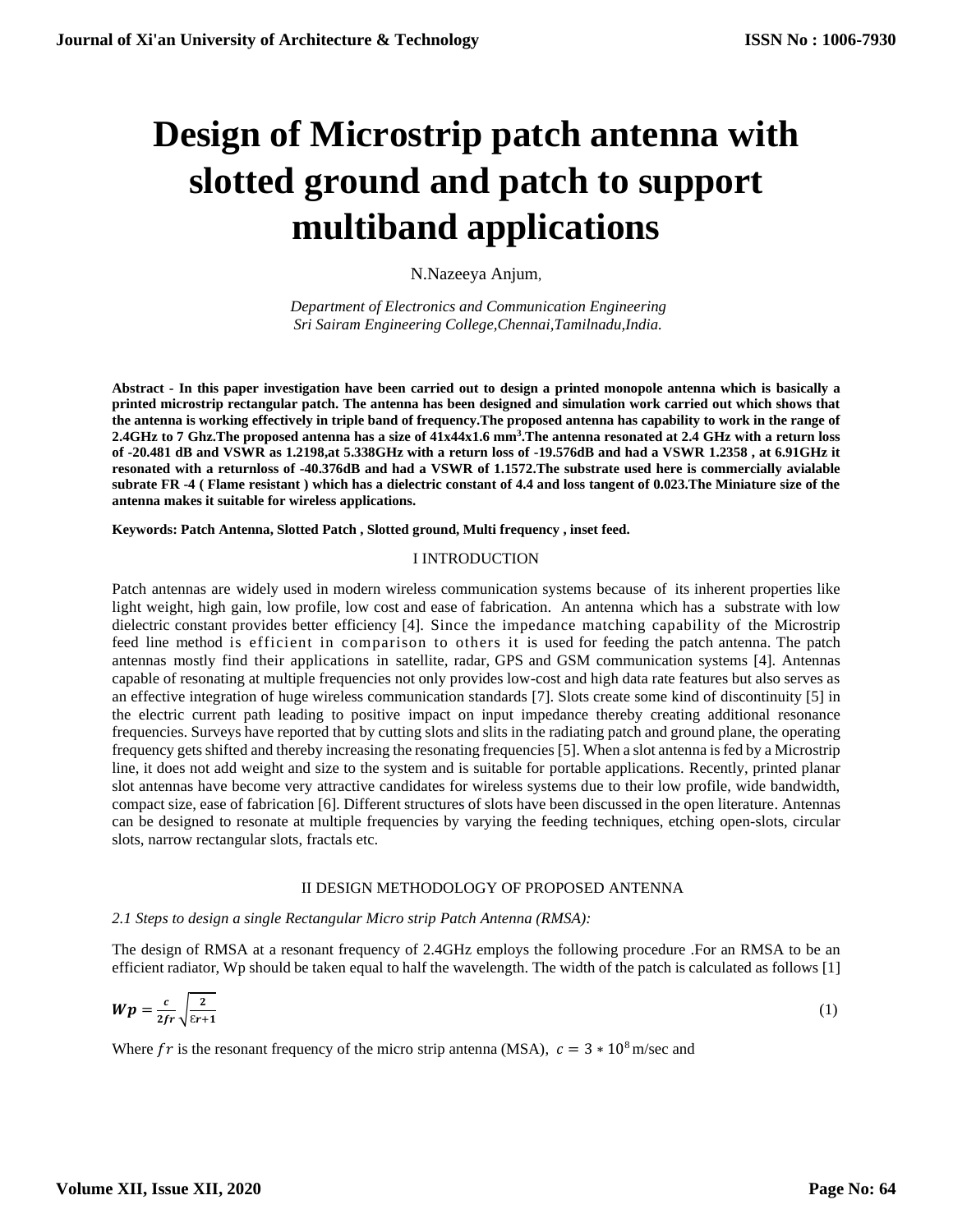$\epsilon r$  = the relative dielectric constant of the substrate. In this design, Flame resistant (FR -4) substrate of relative permittivity of 4.4 and height h=1.6mm is used. The value of  $\mathcal{E}$  is slightly less than  $\mathcal{E}$ r because the fringing fields around the periphery of the patch are not confined in the dielectric substrate but are also spread in the air.

$$
\mathcal{E}eff = \frac{\varepsilon_{r+1}}{2} + \frac{\varepsilon_{r-1}}{2} \left\{ 1 - 12 \frac{h}{wp} \right\}^{-1/2} \text{ for } Wp/h > 1 \tag{2}
$$

Due to presence of the fringing fields at the two edges of the patch the dimensions of the patch vary, actually their length appears to be greater than its physical length thus the effective length of the RMSA is given by [1]

$$
Left = L + 2\Delta L = \frac{c}{2fr\sqrt{\epsilon eff}}\tag{3}
$$

A very practical approximate relation for the normalized extension of the length is given by [1]

$$
\Delta L = (0.412 * h) * \frac{(\varepsilon_{eff} + 0.3) \left[\frac{Wp}{h} + 0.264\right]}{(\varepsilon_{eff} - 0.258) \left[\frac{Wp}{h} + 0.8\right]}
$$
(4)

Where  $h$  is the thickness of the substrate and it is assumed to be much smaller than the dimensions of the antenna and Wp is the Width of the patch. The design is continued to match the antenna resistance to 50 $\Omega$  of the input line. To obtain impedance matching with the Microstrip feed line, inset feeding technique is mostly used. The inset feed point is calculated as follows:

After calculation of the dimensions of the patch, the notch width or the gap of the feed is designed using the formula

$$
g = \frac{c \cdot f r \cdot 10^{-9} \cdot 4.65 \cdot 10^{-9}}{\sqrt{2\epsilon_{eff}}}
$$
(5)

The next step is to calculate the recessed distance of the feed " $yo$ ", length and width of the feed. The inset feed is used to match the characteristic impedance of transmission line i.e  $Zo = 50 \Omega$ , According to [1]

$$
Zo = Rin * \cos^2(\frac{\pi}{Lp} * yo) \text{ and } Lf = \frac{\lambda g}{4} \text{; where } \lambda g = \frac{\lambda}{\sqrt{\epsilon}eff}
$$
 (6)

The width  $(W_f)$  of the feed is found using the equation, According to [2]

$$
Wf = \left(\frac{2h}{\pi}\right) \mathbf{x} \left[\mathbf{B} - 1 - \ln\left[2\mathbf{B} - 1\right] + \left(\frac{\varepsilon r - 1}{2\varepsilon r}\right) * (\ln\left[\mathbf{B} - 1\right] + 0.39 - \frac{0.69}{\varepsilon r})\right]
$$
\nfor  $\frac{Wf}{h} > 2$ ; where  $B = 60 \frac{\pi^2}{Z \cdot 0 \sqrt{\varepsilon r}}$ 

\n(7)

Where, Z0 is usually chosen as 50 ohms, h and  $Er$  are fixed for a particular substrate.

The ground plane dimensions are calculated accordingly as,

Length of the ground plane 
$$
Lg = 6 * h + Lp
$$
 and (8)

Width of the ground plane  $Wg = 6 * h + Wp$  (9)

#### *2.2 Structural Description of the proposed antenna*

A rectangular patch is designed to resonate at a particular frequency initially. A rectangular slot is made in the thin patch and resonating effect of the antenna varies. A parametric study was carried out by varying the slot dimensions and positions. A slot was also cut in the ground and through parametrically varying the slot length, width and position, the time domain and frequency domain analysis were studied by simulating the antenna using CST Microwave Studio software. The return loss, VSWR and far field patterns of the antenna were obtained.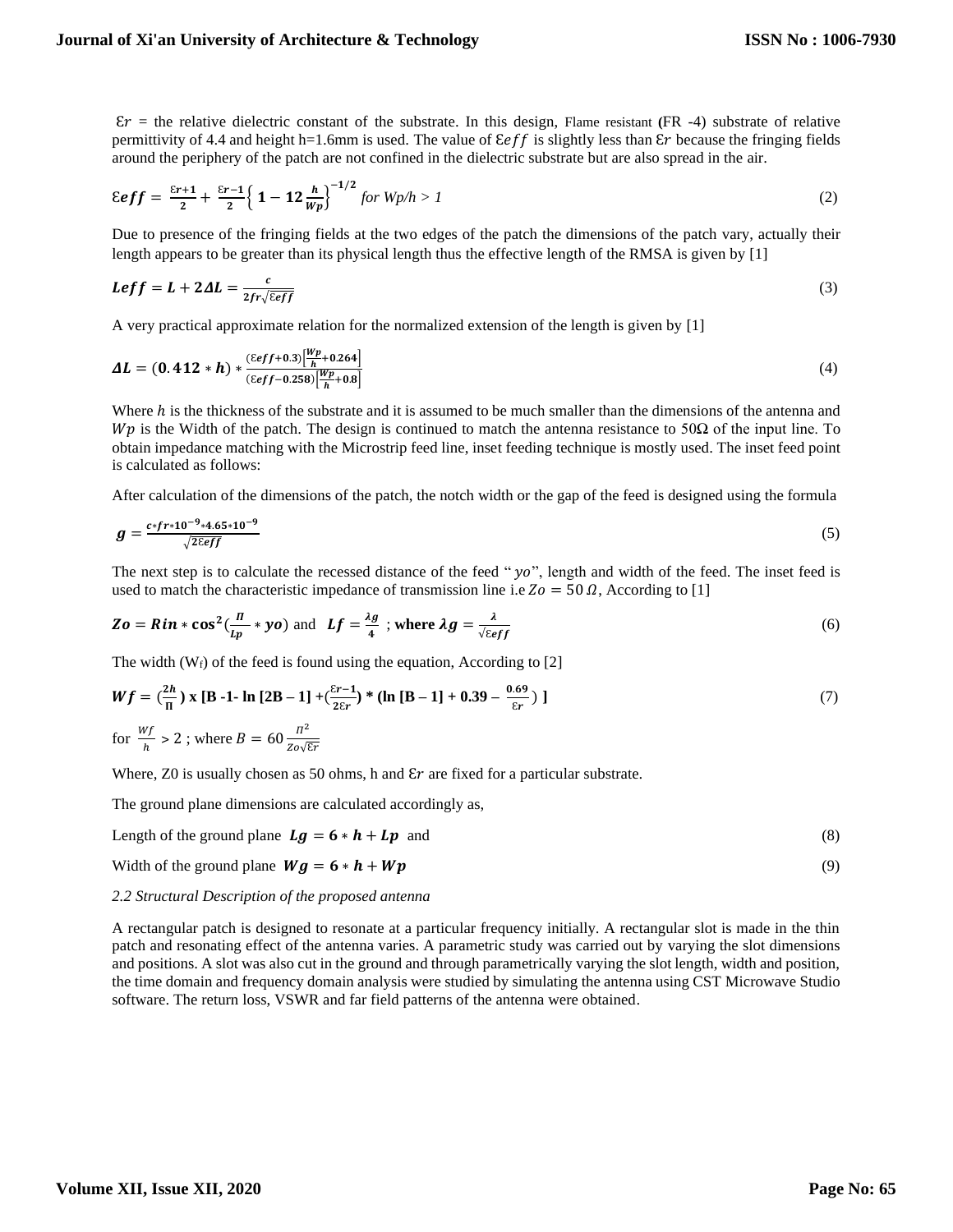

Figure 1: Geometry of Patch Figure 2: Geometry of the Ground

# *2.3 Design Specifications:*

All the parameters of the antenna effect the performance of the antenna. For instance if the permittivity is increased the length decreases. Thus miniaturization of antenna can be achieved by increased permittivity, also the height of the substrate controls the bandwidth, when height of the substrate increases the bandwidth increases. Table 1 shows the specifications of the proposed antenna.

| <b>Description of the Variable</b> | Value in mm    |
|------------------------------------|----------------|
| Width of the ground (Wg)           | 44             |
| Length of the ground (Lg)          | 41             |
| Width of the patch<br>(Wp)         | 26             |
| Length of the patch<br>(Lp)        | 21             |
| Height of the ground & Patch (ht)  | 0.035          |
| Substrate thickness (h)            | 1.6            |
| Length of the feed<br>(Lf)         | 10             |
| Width of the feed<br>(Wf)          | $\overline{c}$ |
| Inset length<br>(Y0)               | 5.2            |
| Gap / Cut width<br>(g)             | 1.5            |
| patch slot length<br>(L2)          | 20             |
| Patch slot width<br>(w2)           | 4.5            |
| Ground slot length (L1)            | 22             |
| Ground slot width<br>(w1)          | 3.5            |
| Position of the ground slot (a)    | 12             |
| Position of the ground slot (b)    | 26             |
| Position of the patch slot<br>(m)  | 13             |

|  | Table 1: Specifications of the proposed Antenna |  |  |  |
|--|-------------------------------------------------|--|--|--|
|  |                                                 |  |  |  |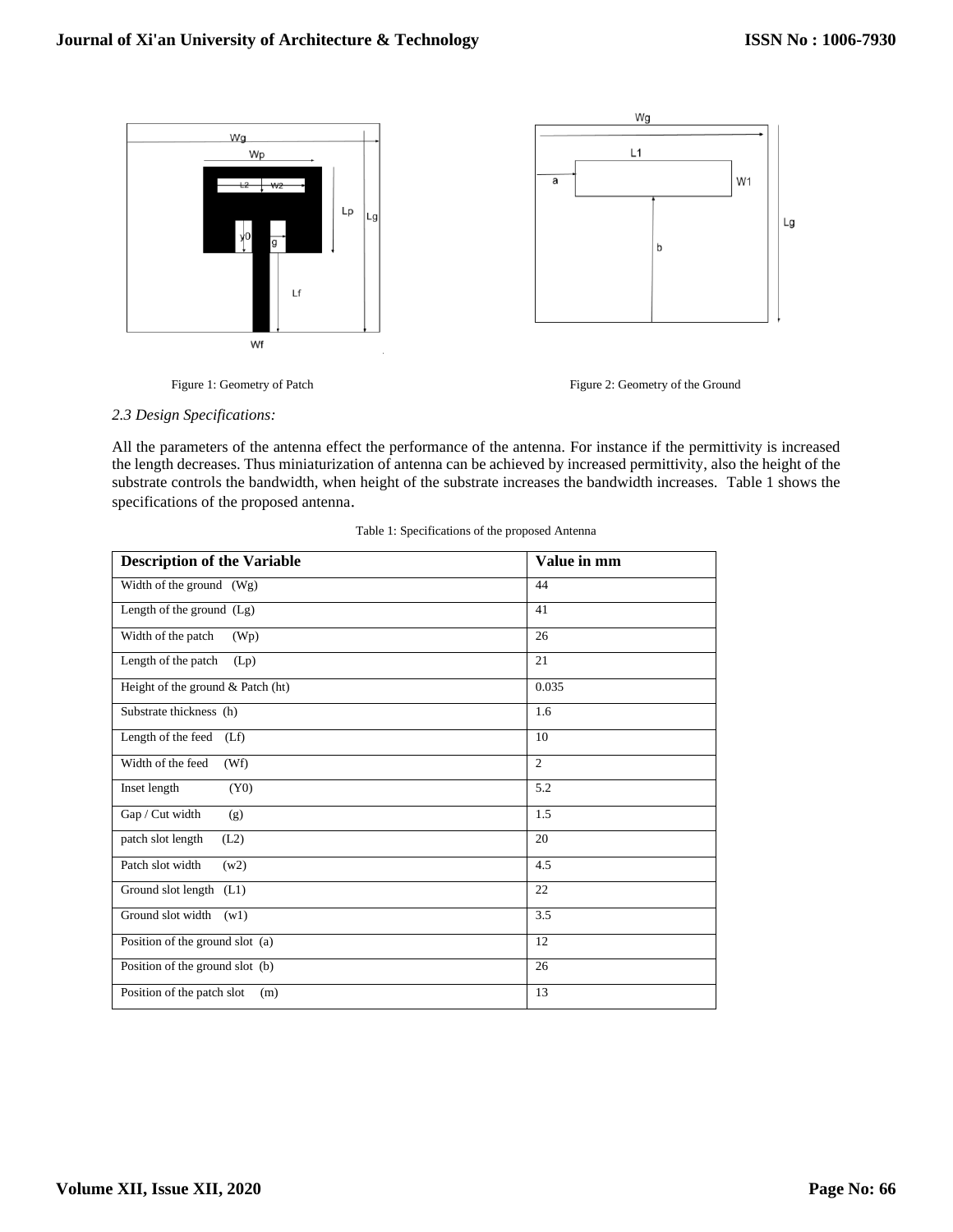# III PARAMETRIC STUDY OF THE MULTIBAND ANTENNA WITH SLOTTED GROUND AND PATCH

Performance of the Microstrip patch can be controlled by varying different parameters. An extensive study was carried out by varying feed length, width, gap, slot length, slot width and position etc relative to the slot. The optimal antenna resonated at three different frequencies. Parameters like return loss, VSWR and Radiation pattern were studied at these frequencies.

#### *3.1 Structure of the Antenna*

The proposed antenna was designed using CST MWS with the description as discussed in the specification table. The perspective view of the antenna is shown in the Figure 3 which shows the designed patch with slot and Figure 4 shows the slotted ground.



Figure 3: Perspective View of designed Antenna using CST MWS



Figure 4: Perspective view of the Slotted ground of the Antenna

# *3.2 Return Loss S11:*

The S11 plot shows that antenna resonated at three different frequencies. The Return Loss of the antenna was found to be -20.481 dB at 2.4583 GHz when it provided a return loss of -19.576 dB at 5.332 GHz and -40.376 dB at 6.9 GHz respectively. The return loss curve is shown in Figure 5.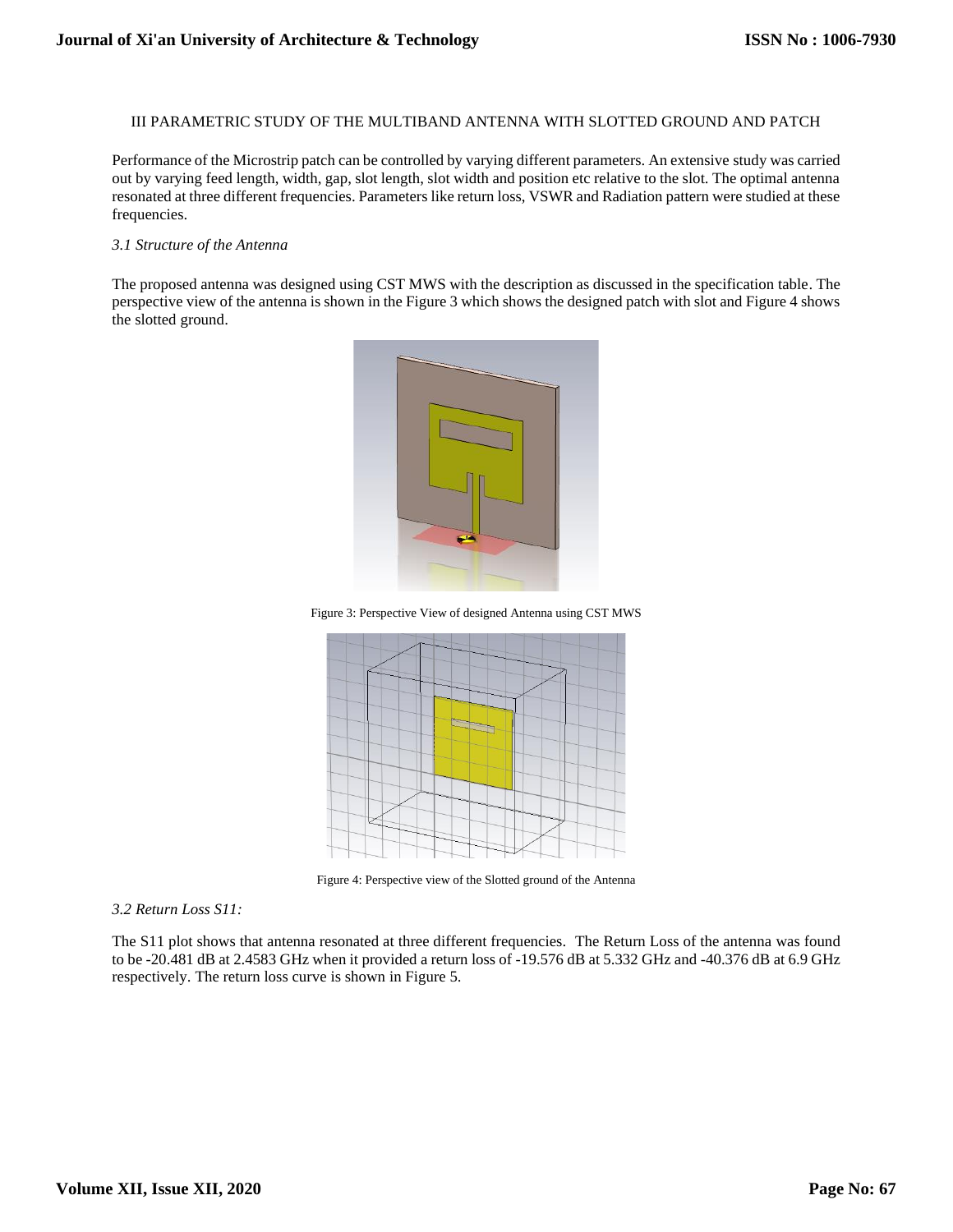

Figure 5: Antenna Return loss (S11) plot

# *3.3 Voltage Standing Wave Ratio (VSWR):*

The proposed antenna had excellent standing waves rejection and its response at three different frequencies were analysed. The ideal value of VSWR for any good antenna should not exceed 2. If it is below 1.5 then the antennas radiation properties would be good. The proposed antenna marked a VSWR of 1.2198 at 2.452 GHz. The same antenna reflected a VSWR value of 1.2358 at 5.3328 GHz and 1.1572 at 6.93 GHz as shown in the Figure 6. This shows that the antenna works good at all these three frequencies hence can be utilized as a multiband antenna.



Figure 6: The VSWR plot of the proposed antenna

## *3.4 Radiation Pattern:*

The antenna performance is seen to cover a wider range of frequency. It shows a directivity of 4.65dBi at 2.455 GHz, a directivity of 5.75 dBi is seen at 5.338 GHz while the directivity is 4.4 dBi at 6.93 GHz. The 3D Radiation pattern at various frequency are shown in Figures 7 - 9 and 1D radiation pattern namely the polar plot can be analysed from Figure10.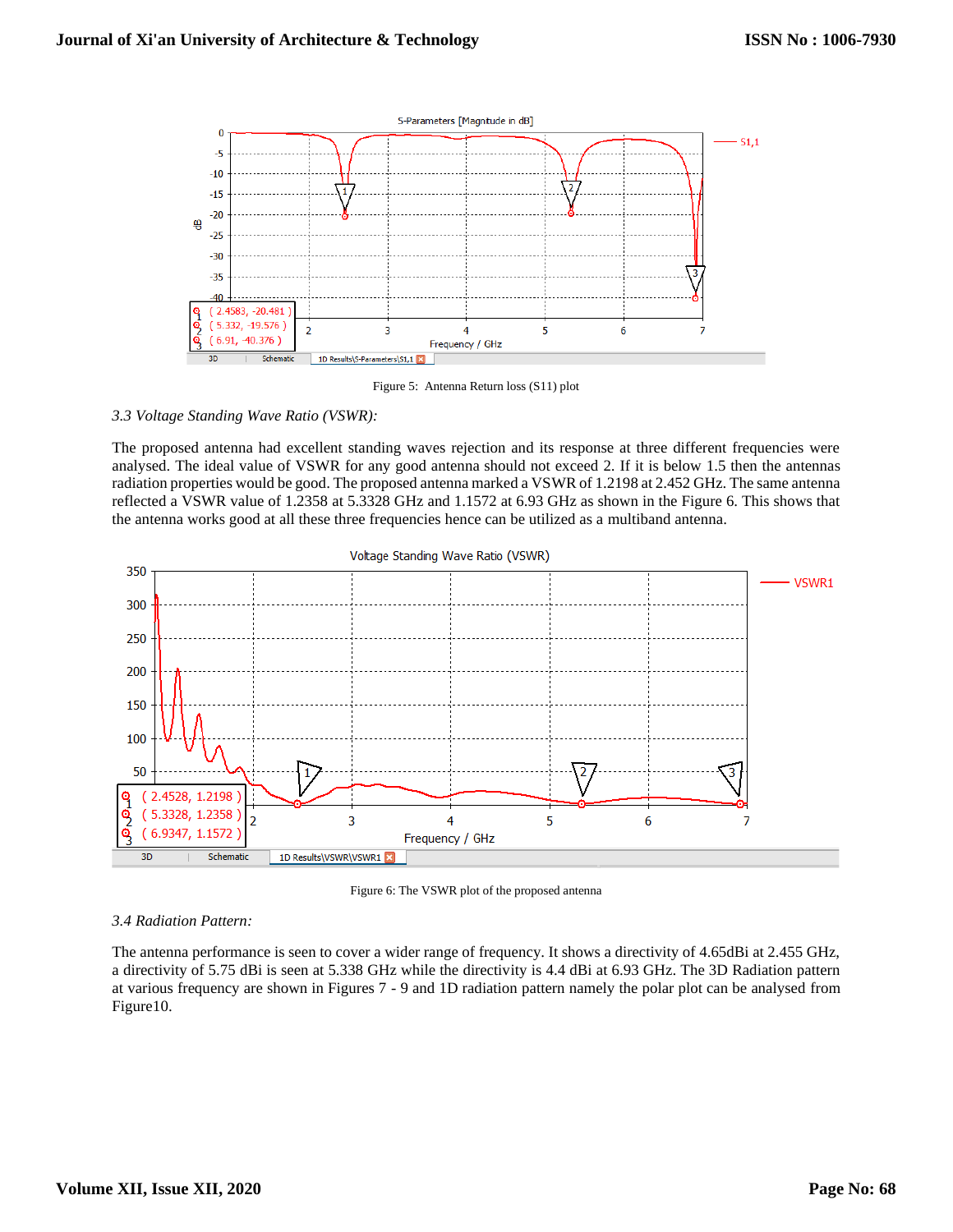

Figure 7: Radiation Pattern at 2.455 GHz, with Directivity 4.65 dBi



Figure 8: Radiation Pattern at 5.338 GHz, with Directivity 5.75 dBi



Figure 9: Radiation Pattern at 6.946 GHz, with Directivity 4.4 dBi